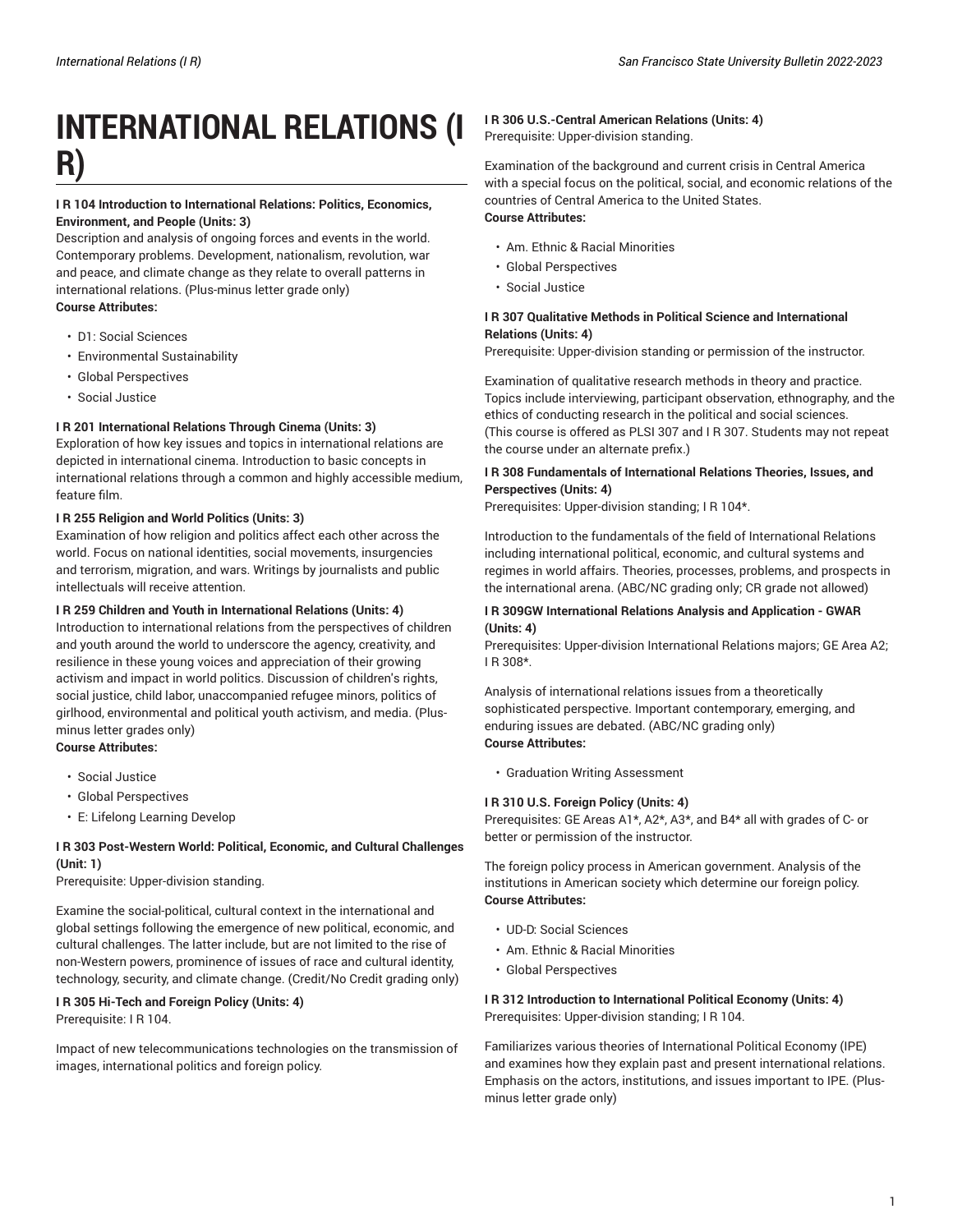#### **I R 314 Post Modernism in International Relations (Units: 4)**

Prerequisites: Upper-division standing; I R 104, I R 308; or permission of the instructor.

Investigation of the role of post-modernism in understanding national and global politics, and relations between nations; examination of the discipline¿s core beliefs about rational actors who make cost-benefit decisions; and introduction to the role of social constructs such as culture, identity, and narratives, and how they influence policy decisions.

#### **I R 315 Introduction to Global Peace Studies (Units: 3)**

Prerequisites: GE Areas A1\*, A2\*, A3\*, and B4\* all with grades of C- or better; one lower-division composition course; or permission of the instructor.

The field of peace studies and the integrative questions which must be answered to achieve a coherent perspective on world peace. National and international issues, the environment, philosophy, literature, arts, media, and education.

(This course is offered as GPS 315, I R 315, and PHIL 315. Students may not repeat the course under an alternate prefix.) **Course Attributes:**

- Social Justice
- Global Perspectives
- Environmental Sustainability
- UD-C: Arts and/or Humanities

#### **I R 321 Development and Foreign Policy: Africa (Units: 4)** Prerequisite: Upper-division standing.

A comparison of the foreign policies of various African nation-states; in particular, a consideration of those policies as expressions of national frameworks, ideological perspectives, etc. (Plus-minus letter grade only) (This course is offered as I R 321 and PLSI 321. Students may not repeat the course under an alternate prefix.)

#### **I R 322 Latin American Policy Analysis (Units: 4)**

Prerequisites: GE Areas A1\*, A2\*, A3\*, and B4\* all with grades of C- or better or permission of the instructor.

Examine the international relations and foreign policy-making systems of Latin American nations and analyze selected foreign policy problems facing Latin American decision-makers with oral and written reports. (This course is offered as I R 322 and PLSI 322. Students may not repeat the course under an alternate prefix.) **Course Attributes:**

- UD-D: Social Sciences
- Global Perspectives
- Social Justice

#### **I R 323 The Persian Gulf in International Relations (Units: 4)** Prerequisite: Upper-division standing.

The recent history of the Persian Gulf/Arabian Peninsula region: Bahrain, Iran, Iraq, Kuwait, Qatar, the United Arab Emirates, and Saudi Arabia; security issues, economic development, modernization, and political reforms, Islamic revolution, trade, and globalization. (Plus-minus letter grade only.)

# **I R 324 Middle East and North Africa in International Relations (Units: 4)** Prerequisites: GE Areas A1\*, A2\*, A3\*, and B4\* all with grades of C- or better or permission of the instructor.

Contemporary political and socio-economic development in the Middle East region. Historical review of the demise of the Ottoman Empire, the anti-colonial revolt, the emergence of Israel, secular nationalism, and the rise of Islamism. (Plus-minus letter grade only.) **Course Attributes:**

#### • UD-D: Social Sciences

- Environmental Sustainability
- Global Perspectives

#### **I R 325 Chinese Foreign Policy (Units: 4)**

Prerequisite: Restricted to upper-division standing.

Examination of China's international relations and the actors involved in constructing it. Analysis of the factors influencing China's participation in international affairs. Assessment of the international realm's effect on Chinese foreign policy.

(This course is offered as I R 325 and PLSI 325. Students may not repeat the course under an alternate prefix.)

**I R 326 South and Southeast Asia Foreign Relations (Units: 4)** Prerequisite: Upper-division standing.

The foreign policy interaction of states in the South and Southeast Asian regions. Historical origins and development of states in these regions, as well as the evolution of their foreign policies, are examined in the context of SAARC and ASEAN. (Plus-minus letter grade only) **Course Attributes:**

• Global Perspectives

#### **I R 327 Europe: Forming a More Perfect Union (Units: 4)** Prerequisite: Upper-division standing.

A broad description and analysis of European politics and society. Examine European politics in a comparative perspective, exploring how parliaments, electoral systems, and minority rights differ in Europe. (This course is offered as I R 327 and PLSI 327. Students may not repeat the course under an alternate prefix.) **Course Attributes:**

• Global Perspectives

#### **I R 328 Domestic and Foreign Policy: Post-Communist Regions (Units: 4)** Prerequisite: Upper-division standing.

Development and subsequent dynamics of what used to be called the Soviet Bloc. Analysis of current relations in light of events in the post-World War II period.

(This course is offered as I R 328 and PLSI 328. Students may not repeat the course under an alternate prefix.)

#### **I R 329 U.S.-Japan Politics (Units: 4)**

Prerequisite: Upper-division standing or permission of the instructor.

In the postwar period, U.S.-Japan relations have moved from the periphery of international politics to the center, yet our understanding of this development has lagged behind. The origins of the trade deficit, competition, and related economic and security questions. (This course is offered as I R 329 and PLSI 329. Students may not repeat the course under an alternate prefix.)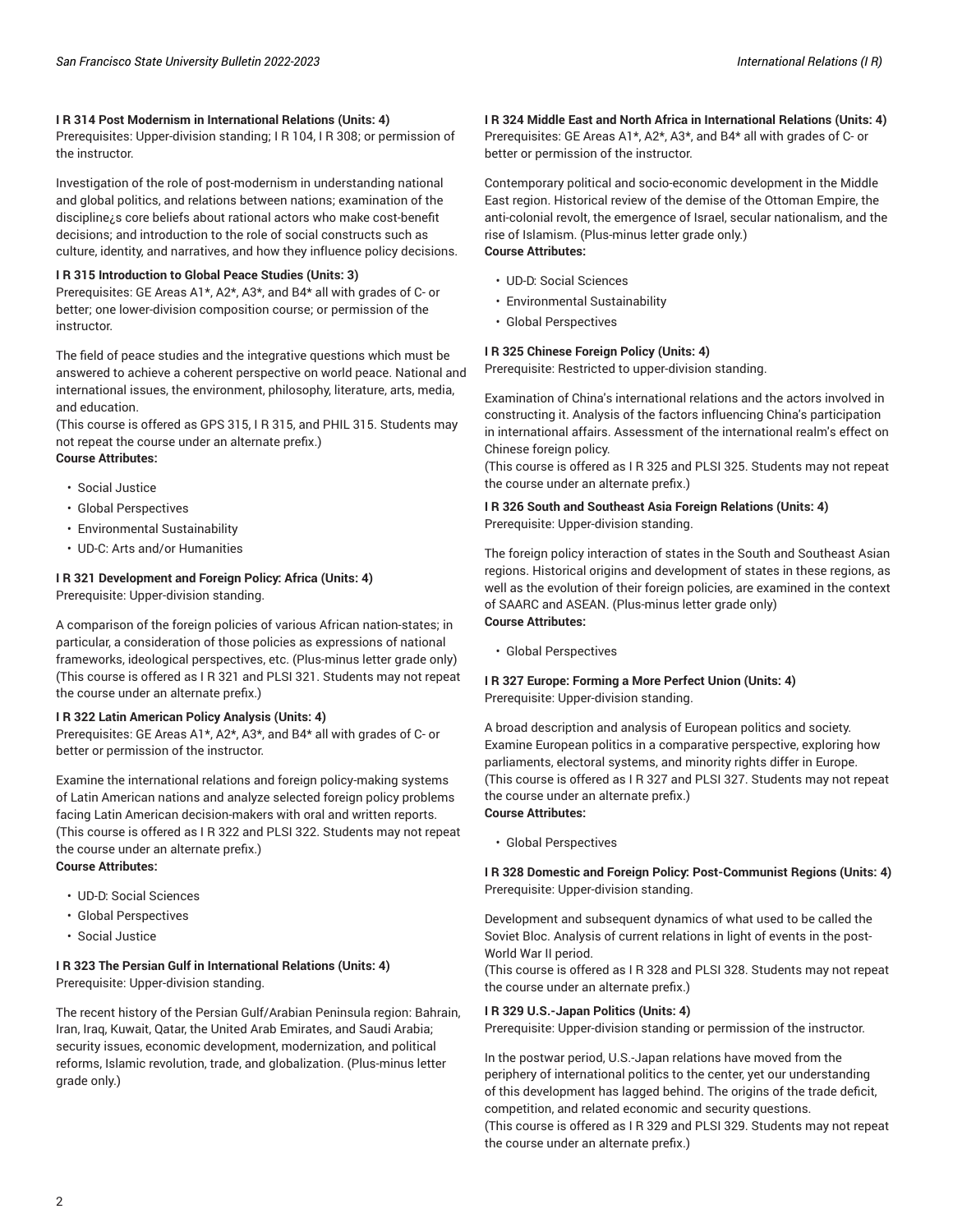#### **I R 330 World Law (Units: 4)**

Prerequisite: Upper-division standing.

The natural and positive schools of law; the role of law in the world community; the substantive areas of international laws on recognition, nationality, territory, jurisdiction, and conflict resolution; forces influencing the future role and development of world law.

#### **I R 331 Global Environmental Crisis (Units: 4)**

Prerequisite: Upper-division standing.

Describes the impact of a growing world economy and population on biological and physical earth systems, and the potential consequences of environmental destruction for human well-being. Explores the historical and economic reasons for the political divide between developed and less-developed countries with respect to environmental issues and negotiations.

(This course is offered as I R 331 and ENVS 331. Students may not repeat the course under an alternate prefix.)

# **Course Attributes:**

- Environmental Sustainability
- Global Perspectives
- Social Justice

### **I R 332 International Criminal Law (Units: 4)**

Prerequisites: Upper-division standing; C J 300, a GWAR course; or permission of the instructor.

Comparative legal systems and the U.S. system of criminal law. Lecture, 3 units; activity, 1 unit.

(This course is offered as C J 505 and I R 332. Students may not repeat the course under an alternate prefix.)

#### **I R 334 International Organizations: New World Order (Units: 4)** Prerequisite: Upper-division standing.

Analysis of the nature, role, history, and future of international organizations in the social, economic, and political development of world community. Examination of present patterns and problems of international political behavior as seen through and influenced by international organizations.

#### **I R 335 Muslim Societies in Transnational Perspective (Units: 4)**

Prerequisites: GE Areas A1\*, A2\*, A3\*, and B4\* all with grades of C- or better or permission of the instructor.

Introduction to the complexity and diversity of the Muslim world with the identification of transnational trends and linkages that characterize contemporary Muslim societies. Organized around seminal issues and themes, does not require prior knowledge of Islam. **Course Attributes:**

- UD-D: Social Sciences
- Am. Ethnic & Racial Minorities
- Global Perspectives

#### **I R 336 Politics of Globalization (Units: 4)**

Prerequisites: GE Areas A1\*, A2\*, A3\*, and B4\* all with grades of C- or better; I R 104\*; or permission of the instructor.

Analysis of the nature of globalization and its impact. Examine the causes of globalization and its effect on the state, policy autonomy, national security, the developing world, and culture. **Course Attributes:**

- UD-D: Social Sciences
- Global Perspectives

#### **I R 337 Introduction to the European Union (Units: 4)**

Prerequisite: Upper-division standing or permission of the instructor.

Introduction to the European Union, its rationale, foundations, operations, and current challenges. Exploration of the roles of the European Union¿s governing institutions, how they interact with different levels of governance among Member States, and main policies of the European Union.

#### **I R 341 Comparative Criminal Justice (Units: 4)**

Prerequisite: Restricted to upper-division standing or permission of the instructor.

Ways in which institutions of criminal justice in one society compare with those in other societies. Attention is given to U.S., British, European, Asian, and African systems. Lecture, 3 units; activity, 1 unit. (This course is offered as C J 340 and I R 341. Students may not repeat

the course under an alternate prefix.)

# **I R 342 Modern Conflict: Cyber Warfare, Food Security, and Crises in the International System (Units: 4)**

Prerequisite: Upper-division standing.

Multi-dimensional conflict in the modern era takes place on digital, conventional, and asymmetric battlefields. Explore issues of international politics that are directly related to security: environmental politics, cyberconflict, terrorism, conventional war, and asymmetric conflict. (This course is offered as I R 342 and PLSI 342. Students may not repeat the course under an alternate prefix.)

#### **I R 345 Conflict and Cooperation in Asia (Units: 4)**

Prerequisite: Restricted to upper-division standing.

Examine international conflict and cooperation in contemporary Asia through a range of analytical models. Organized around historical period, issue-area, and Asian subregion. Combines theoretical and policy analysis.

#### **I R 346 Recent European History (Units: 3)**

Prerequisites: Upper-division standing; GE Area E; or permission of the instructor.

Western Europe since the eve of World War I with a focus on political and social problems originating in the conditions of the interwar period and World War II. (This course is offered as HIST 346 and I R 346. Students may not repeat the course under an alternate prefix.)

**I R 360 Intelligence and Intelligence Agencies (Units: 4)** Prerequisite: Upper-division standing.

The role of modern intelligence agencies in international politics. Areas of study include cyber warfare, intelligence collection, hybrid war, and the comparative structures of different intelligence agencies around the world.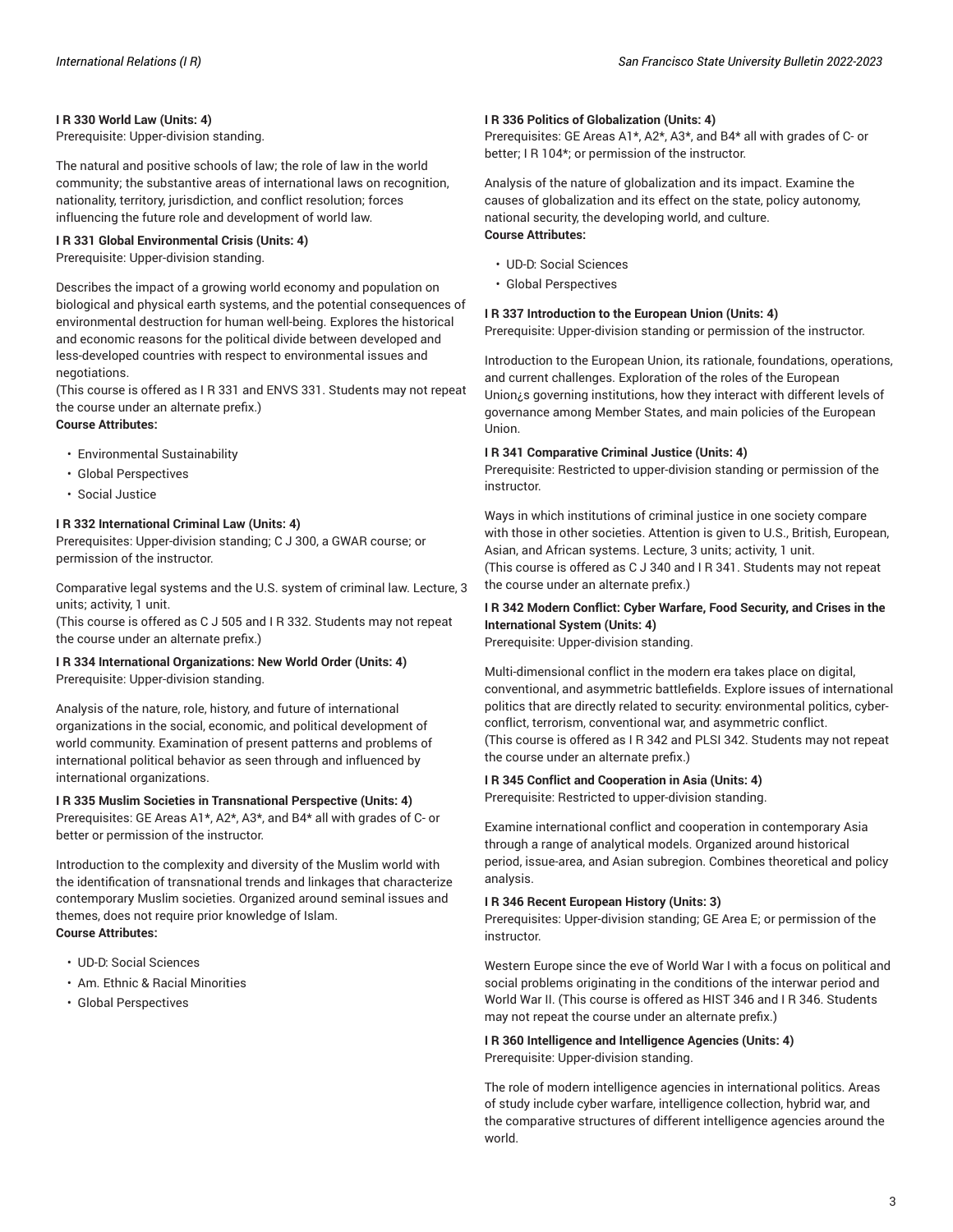#### **I R 361 Terrorism and Covert Political Warfare (Units: 4)**

Prerequisite: Restricted to upper-division standing or permission of the instructor.

Terrorism and covert political warfare as international instruments especially since World War II. The use of terror and covert political warfare and the responses to their use.

(This course is offered as C J 461 and I R 361. Students may not repeat the course under an alternate prefix.)

# **I R 362 Domestic & Transnational Sources of U.S. Foreign Policy (Units: 4)**

Prerequisite: I R 310 or PLSI 200 or consent of the instructor.

The role of domestic and transnational actors in making US foreign policy. Examination of American culture, media, interest groups, social movements, corporations, and lobbies on policy outcomes. Transnational influences on US foreign policy. Impact of international events on Americans.

(This course is offered as I R 362 and PLSI 362. Students may not repeat the course under an alternate prefix.)

#### **I R 372 Critical Political Theory (Units: 4)**

Prerequisite: Upper-division standing or permission of the instructor.

The critical tradition in political theory that responds to and differentiates itself from classical and modern canonical texts.

(This course is offered as PLSI 372, HUM 372, and I R 372. Students may not repeat the course under an alternate prefix.)

#### **I R 395 International History 1814-1918 (Units: 3)**

Prerequisites: GE Areas A1\*, A2\*, A3\*, and B4\* all with grades of C- or better or graduate standing or permission of the instructor.

Over the 19th century, the system of states faced challenges such as the turmoil from the Napoleonic Wars, industrialization, global integration, the rise of nationalism, and the spread of empires. Explore the choices made by the individuals and countries involved and how they affected strategy, personalities, popular interests, and contingency. Primary actors are states, empires, nations, and those that would become such. Focused not on one particular national history, but considering the system as a whole.

(This course is offered as HIST 395 [Formerly HIST 389]/I R 395. Students may not repeat the course under an alternate prefix.) **Course Attributes:**

- UD-D: Social Sciences
- Global Perspectives

#### **I R 404 Politics of China (Units: 4)**

Prerequisites: GE Areas A1\*, A2\*, A3\*, and B4\* all with grades of C- or better or permission of the instructor.

Contemporary government and politics of the People's Republic of China with modest concern for the way the past has shaped the present. The primary focus is on political institutions and political processes. (This course is offered as PLSI 404 and I R 404. Students may not repeat the course under an alternate prefix.)

**Course Attributes:**

- Global Perspectives
- UD-D: Social Sciences

### **I R 407 Politics of Russia (Units: 4)**

Prerequisites: GE Areas A1\*, A2\*, A3\*, and B4\* all with grades of C- or better or permission of the instructor.

Contemporary government and politics of Russia, the way the past has shaped the present. Political institutions, political processes, and ideologies.

(This course is offered as PLSI 407 and I R 407. Students may not repeat the course under an alternate prefix.)

**Course Attributes:**

- UD-D: Social Sciences
- Global Perspectives

#### **I R 409 Russia and World Order (Units: 4)**

Prerequisite: Upper-division standing or consent of the instructor.

Introduction to theories of world order and Russia's role in it. Review of historical and contemporary foundations for understanding world order. Discussion of Russia's role in various regional and global settings. (Plusminus letter grade only)

(This course is offered as I R 409 and PLSI 409. Students may not repeat the course under an alternate prefix.)

# **Course Attributes:**

• Global Perspectives

#### **I R 411 East Asian Politics (Units: 4)**

Prerequisites: GE Areas A1\*, A2\*, A3\*, and B4\* all with grades of C- or better or permission of the instructor.

Government and politics of East Asia (China, Japan, South Korea, and Taiwan). Systematic comparison of nations utilizing common themes: political development, political institutions, political economy, political change.

(This course is offered as PLSI 411 and I R 411. Students may not repeat the course under an alternate prefix.)

# **Course Attributes:**

- UD-D: Social Sciences
- Global Perspectives

# **I R 412 South Asian Politics (Units: 4)**

Prerequisite: Upper-division standing.

Political development in the South Asian states; political institutions and processes; parties and election; leadership; current policies and problems. (Plus-minus letter grade only)

(This course is offered as PLSI 412 and I R 412. Students may not repeat the course under an alternate prefix.)

### **Course Attributes:**

• Global Perspectives

#### **I R 413 Media Chinese (Units: 3)**

Prerequisite: CHIN 401 or consent of the instructor.

Mandarin as it is used in various genres on radio/television and in news reports and articles, editorials, interviews, and advertisements. (This course is offered as CHIN 411, I R 413, and JOUR 411. Students may not repeat the course under an alternate prefix.) **Course Attributes:**

• Global Perspectives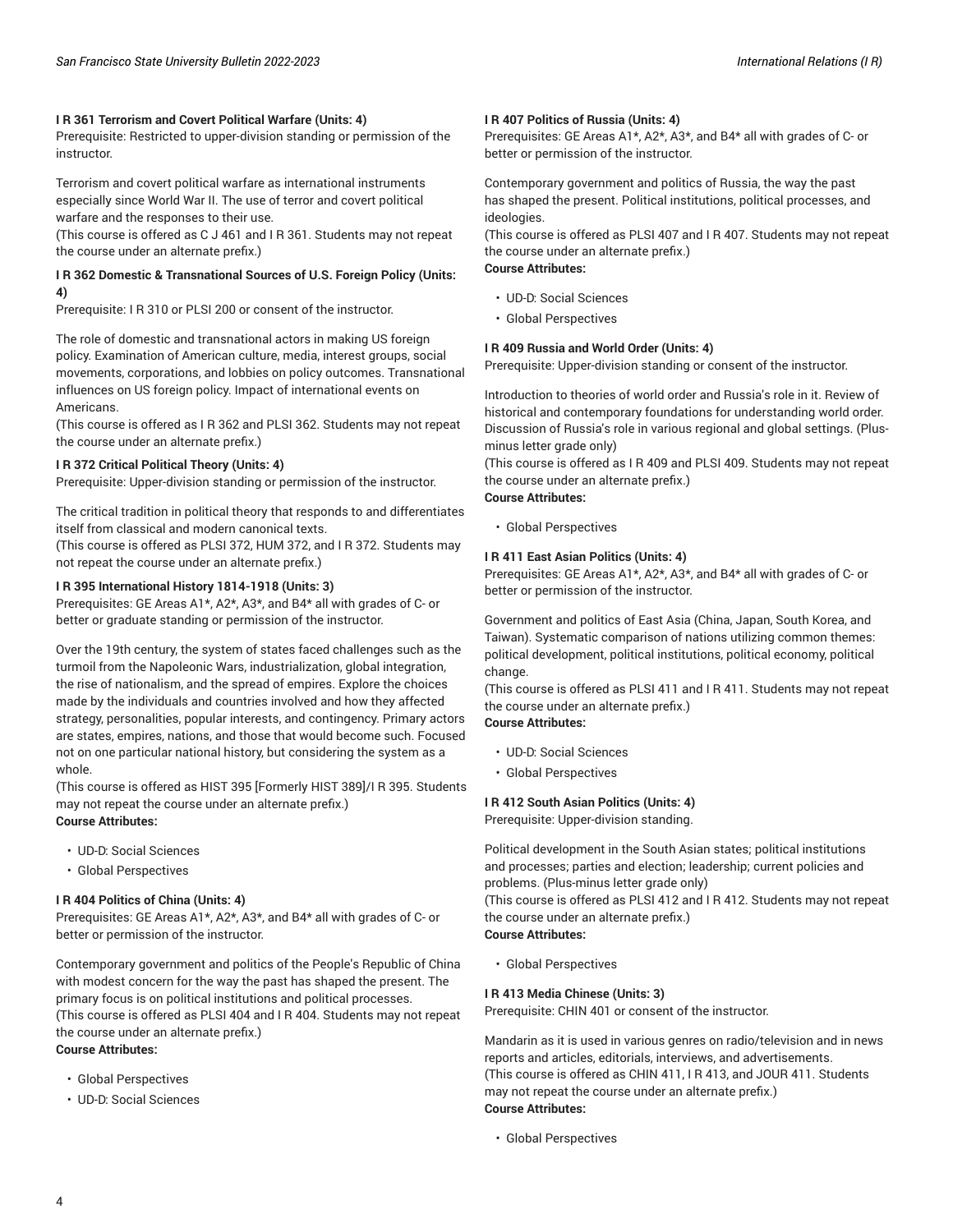#### **I R 416 Ethnicity and Nationalism (Units: 4)**

Prerequisites: GE Areas A1\*, A2\*, A3\*, and B4\* all with grades of C- or better or permission of the instructor.

Issues and problems raised by the phenomena of ethnicity and nationalism, ethnic conflict, and efforts at conflict resolution in a comparative context.

(This course is offered as PLSI 416 and I R 416. Students may not repeat the course under an alternate prefix.) **Course Attributes:**

- UD-D: Social Sciences
- Global Perspectives

#### **I R 417 Gender, Equality, and Politics: A Comparative Perspective (Units: 4)**

Prerequisite: Upper-division standing or permission of the instructor.

Examination of gendered nature of political representation, employment, and welfare state policy in post-industrialized nations. Emphasis on different political and social arrangements that European governments and social movements have developed to accommodate the growing demand for gender equality.

(This course is offered as PLSI 417 and I R 417. Students may not repeat the course under an alternate prefix.)

#### **I R 422 Law and Courts in Comparative Perspective (Units: 4)**

Prerequisite: Upper-division standing or permission of the instructor.

Introduction to law and courts in comparative perspective in countries around the world. Examines concepts such as the rule of law, judicial review, judicial independence, accountability, and legal pluralism; compares and contrasts features of legal systems and the politics of the judiciary in both democratic and nondemocratic contexts. (This course is offered as PLSI 422 and I R 422. Students may not repeat the course under an alternate prefix.)

#### **I R 424 Social Movements (Units: 4)**

Prerequisite: Upper-division standing or permission of the instructor.

Examines social movements, mobilization, and collective action in comparative perspective. Analysis of movement origins, tactics, methods, and outcomes, as well as contexts in which movements may use violent and nonviolent repertoires.

(This course is offered as PLSI 424, SOC 424, and I R 424. Students may not repeat the course under an alternate prefix.)

#### **I R 425 Imagining Power in the Middle East (Units: 4)**

Prerequisite: Upper-division standing or permission of the instructor.

Examine conceptions of power in countries of the Middle East and North Africa, through film, literature, memoir, and other forms of documentation and imagination. Topics may include political, military, ideological, economic power; colonialism, independence, equality, nation-building, social movements, revolution.

(This course is offered as PLSI 425 and I R 425. Students may not repeat the course under an alternate prefix.)

# **Course Attributes:**

• Global Perspectives

#### **I R 428 International Political Economy of Food and Hunger (Units: 4)** Prerequisite: Upper-division standing or permission of the instructor.

Exploration of why hunger persists in a world of abundance; food aid, farm policy, and global food trade; whether production can match population growth without environmental harm; crop genetic engineering, international policies and movements for sustainability, and food sovereignty/security.

(This course is offered as I R 428 and GEOG 428. Students may not repeat the course under an alternate prefix.)

**I R 430 Israeli Democracy: Politics, Institutions, and Society (Units: 3)** Prerequisites: GE Areas A1\*, A2\*, A3\*, and B4\* all with grades of C- or better or permission of the instructor.

Knowledge of Israel's political system, its origins, its formal structure, the way it functions, and its main attributes in comparison to other democratic political systems. Ideology, state and religion, and civil liberties.

(This course is offered as JS 430, I R 430, and PLSI 430. Students may not repeat the course under an alternate prefix.) **Course Attributes:**

- UD-D: Social Sciences
- Global Perspectives

#### **I R 432 Model United Nations (Units: 4)**

Prerequisite: Upper-division standing.

Major social, economic, and political issues before the United Nations; their meaning for a selected member state. Participation in annual Model United Nations Conference under faculty supervision. May be repeated for a total of 8 units.

#### **I R 433 Model Arab League (Units: 4)**

Prerequisites: Upper-division standing; MEIS 300 or I R 324 or PLSI 410; or permission of the instructor.

Seminar focusing on select countries in the Arab world, which students represent at delegates at regional Model Arab League (MAL) conferences. Preparation of case study papers, policy briefs and MAL resolutions for various councils at the MAL. Training in parliamentary procedure and public speaking. May be repeated for a total of 8 units. (This course is offered as I R 433 and MEIS 433. Students may not repeat

the course under an alternate prefix.)

#### **I R 435 Politics of Global Finance and Crisis (Units: 4)**

Prerequisite: Upper-division standing or permission of the instructor.

The development and role of late 20th- and early 21st-century financial technologies in modern market crises. Research and critical analysis of 21st-century finance capitalism. Political and financial interactions, including limits and possibilities for controlling financial behavior. (This course is offered as PLSI 435, I R 435, and FIN 435. Students may not repeat the course under an alternate prefix.)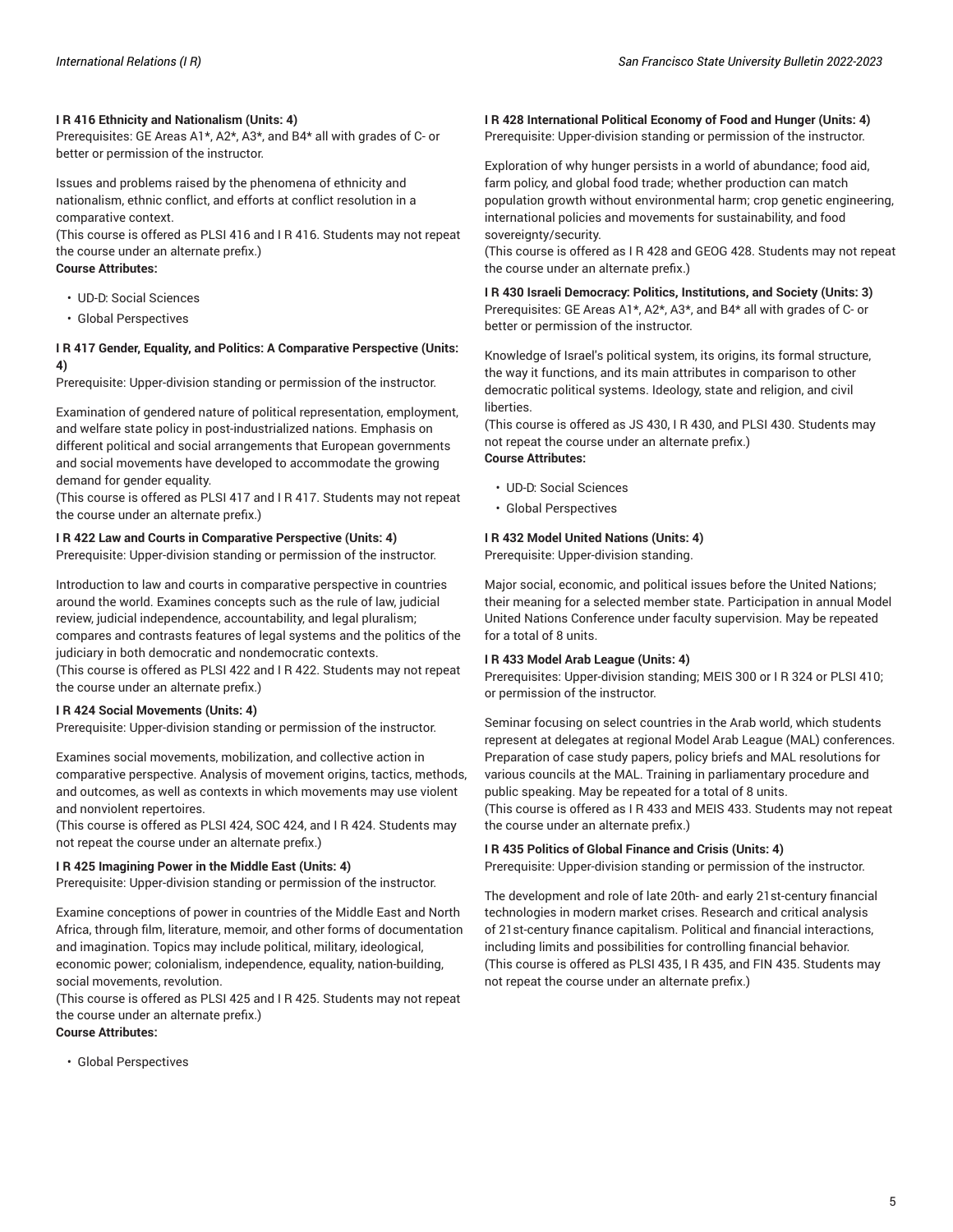#### **I R 436 Human Rights in Global Perspective (Units: 3)**

Prerequisites: GE Areas A1\*, A2\*, A3\*, and B4\* all with grades of C- or better or permission of the instructor.

Law and philosophy of human rights; philosophical issues and controversies about rights, historical development, major problems in implementing rights, and the international human rights movement. (This course is as PHIL 435 and I R 436. Students may not repeat the course under an alternate prefix.) **Course Attributes:**

- Social Justice
- Global Perspectives
- UD-C: Arts and/or Humanities

#### **I R 445 Geopolitics and Globalization (Units: 3)**

Prerequisites: GE Areas A1\*, A2\*, A3\*, and B4\* all with grades of C- or better or permission of the instructor.

Physical and cultural geographic factors in and between politicalterritorial units. Effects of resource distribution, political motivations, and ideologies on establishing territorial sovereignty.

(This course is offered as GEOG 445 and I R 445. Students may not repeat the course under an alternate prefix.)

**Course Attributes:**

• UD-D: Social Sciences

#### **I R 446 The Multinational Corporation in World Affairs (Units: 4)** Prerequisite: Upper-division standing.

Examination of nature of multinational corporations (MNCs) and sources of their internationalization. Review of major schools of thought about MNCs power (obsolescing bargain, dependencia, and bargaining model) vis-a-vis host and home governments, and international regimes.

#### **I R 450 International Labor (Units: 3)**

Prerequisites: Upper-division standing; LABR 250; or permission of the instructor.

Analysis of labor's role in the developed economies, East and West, and in developing areas. Theoretical perspectives on international labor. Migration and population as they relate to labor. Impact of trade treaties on labor markets.

(This course is offered as LABR 550 and I R 450. Students may not repeat the course under an alternate prefix.)

#### **I R 452 International Media Politics (Units: 4)**

Prerequisite: Restricted to upper-division standing.

Examination of how communication among states and non-state entities shapes international relations, from the perspective of various theoretical and epistemological approaches.

(This course is offered as I R 452 and JOUR 452. Students may not repeat the course under an alternate prefix.) **Course Attributes:**

• Social Justice

# **I R 453 Women and Media in International Relations (Units: 4)**

Prerequisite: Upper-division standing.

Explore how media, broadly defined, perceive and project women's role in international relations. Focus on some of "those non-state entities whose power to influence nation-state decisions is growing rapidly," as mentioned in the IR program description. Analyze the portrayal of women's role in international relations, stretching back to Aristophanes' comedy of Greek women ending the Peloponnesian War to current news and popular television series such as "Madame Secretary."

#### **I R 459 Refugees in Global Perspective (Units: 4)**

Prerequisites: GE Areas A1\*, A2\*, A3\*, and B4\* all with grades of C- or better or permission of the instructor.

Examine the diversity of global refugee experiences. Review the international refugee regime, including the Refugee Convention, UNHCR, and state responsibilities. Study the global root causes of refugee flows and forced migration. Analyze life in refugee camps, refugee resettlement and integration, health and education challenges, and refugee returns. Particular emphasis on gender issues, unaccompanied minors, and the impact of rising native hostility on refugee reception and integration. Provides case studies of refugee populations.

(This course is offered as I R 459/PLSI 459. Students may not repeat the course under an alternate prefix.) **Course Attributes:**

- Global Perspectives
- Am. Ethnic & Racial Minorities
- UD-C: Arts and/or Humanities

#### **I R 460 Rising Powers (Units: 4)**

Prerequisites: Upper-division standing; I R 104; or permission of the instructor.

Exploration of the rise of Brazil, Russia, India, China, and others. The capacities for domestic power accumulation, national identities, military capabilities, Western and non-Western responses, and emerging global order.

#### **I R 514 Political Violence and Terrorism in German History, Film, and Visual Media (Units: 3)**

Prerequisite: Upper-division standing or permission of the instructor.

Examination of the history of political violence and terrorism - its history, its causes, aims, and forms in Germany. Multidisciplinary approach to develop the knowledge and skills needed to examine the particularities of political violence and terrorism in Germany in the 20th and 21st century as seen in political manifestos, history, films, modern technology, and caricatures. Taught in English. All materials are available in English. (This course is offered as GER 514, HIST 514, I R 514, and PLSI 514. Students may not repeat the course under an alternate prefix.)

#### **I R 520 Globalization and Development (Units: 4)** Prerequisite: Upper-division standing.

Explores the origins of poverty in Africa, Latin America, and Asia. Successes and failures of development policies and aid, technology, industrialization, trade trends and controversies, inequality, impacts of globalization, international agencies, NGOs, and social movements for justice and sustainability. (Plus-minus letter grade only)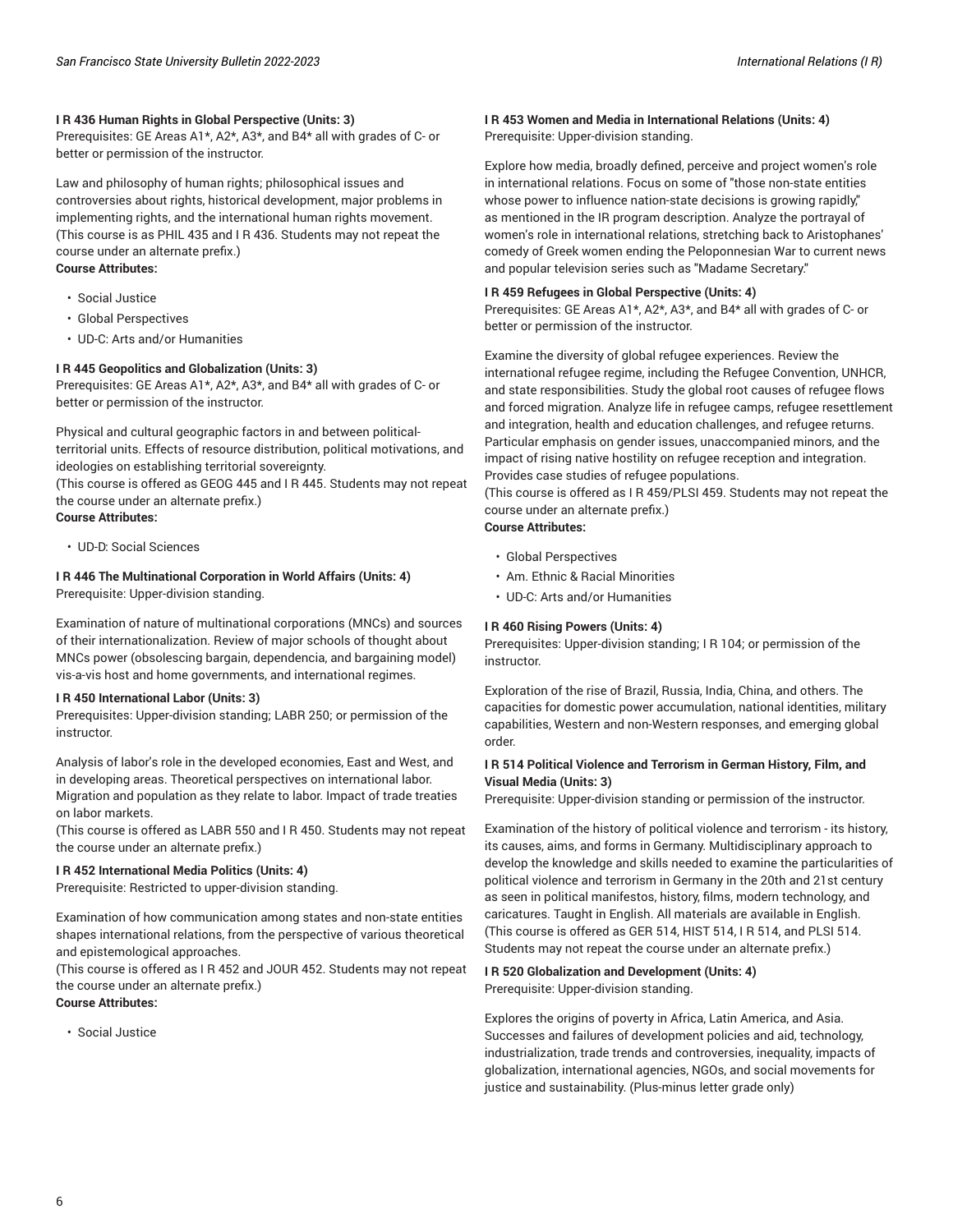#### **I R 530 The Arab-Israeli Conflict (Units: 3)**

Prerequisites: GE Areas A1\*, A2\*, A3\*, and B4\* all with grades of C- or better or permission of the instructor.

Examine causes of the Arab-Israeli conflict; beginnings in the late nineteenth century; Jewish-Palestinian confrontation during the British Mandate (1917-1948); Arab-Israeli wars since 1948; Israeli-Palestinian confrontation since 1948; attempts to end the confrontation since 1967. (This course is offered as JS 560 and I R 530. Students may not repeat the course under an alternate prefix.) **Course Attributes:**

- UD-D: Social Sciences
- Global Perspectives

# **I R 540 Rich and Poor Nations: Legacies of Slavery and Colonialism (Units: 4)**

Prerequisite: Upper-division standing.

Analysis of the historical underpinnings of present day political, economic, and cultural hierarchies in the world system. Examination of how those hierarchies can be traced to slavery and colonialism, producing inequalities between and within states and among different groups of people.

#### **I R 544 Women in the World (Units: 4)**

Prerequisites: GE Areas A1\*, A2\*, A3\*, and B4\* all with grades of C- or better or permission of the instructor.

Analysis of women's roles in the political, social, and economic development of selected nations and international relations. The effect of the global movement for women's rights. Case studies of female leaders and their impact on world affairs.

(This course is offered as I R 544 and PLSI 544. Students may not repeat the course under an alternate prefix.)

# **Course Attributes:**

- Social Justice
- UD-D: Social Sciences
- Global Perspectives

#### **I R 550 Senior Thesis in International Relations (Units: 6)**

Prerequisites: Restricted to upper-division International Relations majors and minors; I R 308\*, I R 309GW\*, I R 310\*, I R 312\*; or permission of the instructor.

Intensive research leading to a senior thesis. Topic to be determined by student and faculty member. Extra fee required. (Plus-minus letter grade only)

# **I R 601 Lectures on Contemporary Global Issues (Unit: 1)**

Prerequisite: Restricted to upper-division standing.

Survey of a major global event as it unfolds; analysis of news coverage and supplemental readings; and application of regional and theoretical knowledge from core IR classes. May be repeated for a total of 2 units.

#### **I R 604 Analysis of Global Issues (Units: 4)**

Prerequisite: Restricted to students with upper-division standing.

Analysis of major global events as they unfold; analysis of news coverage, supplemental readings; and application of regional and theoretical knowledge from core IR classes. May be repeated for a total of 8 units.

#### **I R 605 Get Ready for a Career in International Relations (Units: 2)**

Prerequisite for I R 705: Graduate standing.

Prerequisites for I R 605: Restricted to upper-division standing; GPA of 3.0 or better; or permission of the instructor.

#### Preparation for obtaining positions consistent with career goals.

Discussion of career planning, organized employment campaigns, job application methods and skills, interview preparation, and initial conduct on job. Includes engagement with career professionals and career services. May be repeated for a total of 4 units.

(I R 605/I R 705 is a paired course offering. Students who complete the course at one level may not repeat the course at the other level.)

#### **I R 609 Colloquium in International Relations (Unit: 1)**

Prerequisite for I R 709: Graduate standing.

Prerequisite for I R 609: Restricted to upper-division standing; GPA of 3.0 or better; or permission of the instructor.

Discussion of current issues, research in international relations breaking news and global events by guest speakers including policy experts, career professionals, faculty and graduate students. May be repeated for a total of 3 units.

(I R 609/I R 709 is a paired course offering. Students who complete the course at one level may not repeat the course at the other level.)

#### **I R 635 Economics of Globalization (Units: 3)**

Prerequisites: ECON 101 and ECON 102 or permission of the instructor.

Economic debate surrounding the process of globalization. Economic causes/consequences of market integration: domestic labor markets, international trade, and multinationalization production, and the integration of financial markets.

(This course is offered as ECON 635 and I R 635. Students may not repeat the course under an alternate prefix.)

#### **I R 640 Field Study in International Relations (Units: 1-5)** Prerequisite: Upper-division standing.

Practical and academic experience in a non-classroom setting, requiring the utilization of research and communication skills in a topic relevant to the study of international relations. May be repeated for a total of 10 units.

#### **I R 685 Projects in the Teaching of I R (Units: 1-4)**

Prerequisites: I R major with successful completion of I R 104 and I R 308 (minimum 3.0 in instructionally related course); permission of the instructor.

Reading and discussion in the teaching of international relations. Responsibilities include working with supervising faculty member in preparing course materials, tutoring students, and conducting small discussion sections. (Students may earn a maximum of 4 units toward the baccalaureate degree for any course(s) numbered 685 regardless of discipline.)

#### **I R 699 Independent Study (Units: 1-4)**

Prerequisite: Permission of the major adviser, supervising faculty member, and department chair. Enrollment by petition. Open only to students who have demonstrated the ability to do independent work.

Study is planned, developed, and completed under the direction of a member of the departmental faculty. May be repeated for a total of 8 units.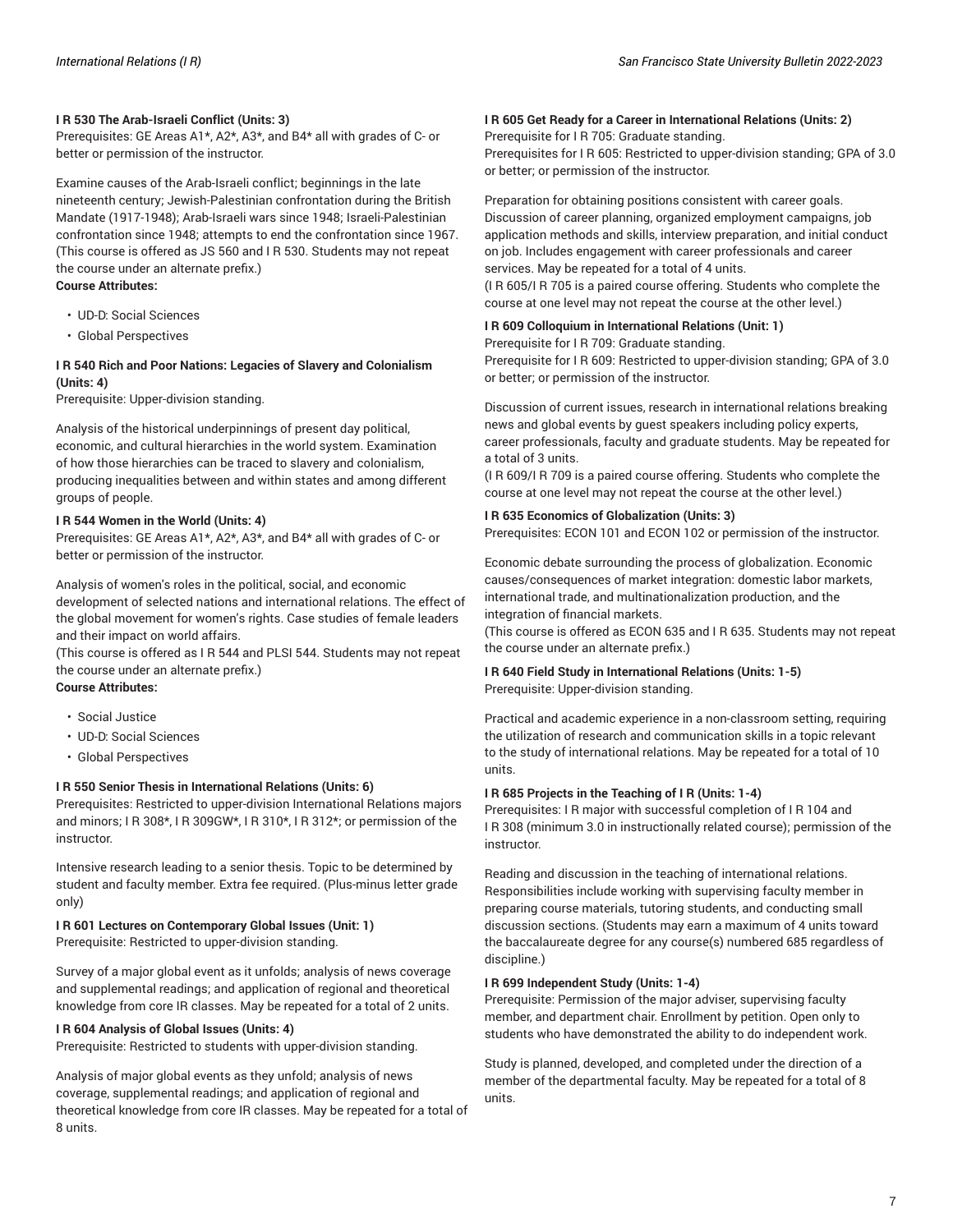### **I R 705 Get Ready for a Career in International Relations (Units: 2)**

Prerequisite for I R 705: Graduate standing.

Prerequisites for I R 605: Restricted to upper-division standing; GPA of 3.0 or better; or permission of the instructor.

Preparation for obtaining positions consistent with career goals. Discussion of career planning, organized employment campaigns, job application methods and skills, interview preparation, and initial conduct on job. Includes engagement with career professionals and career services. May be repeated for a total of 4 units.

(I R 605/I R 705 is a paired course offering. Students who complete the course at one level may not repeat the course at the other level.)

#### **I R 708 College Teaching of IR (Units: 3)**

Prerequisites: Graduate standing in International Relations; completion of instructionally related course with B or better; permission of the instructor.

Reading and discussion in teaching of international relations. Responsibilities include working with supervising faculty member in preparing course materials, tutoring students, and conducting small discussion sections. May be repeated for a total of 6 units. (Plus-minus AB/NC grading only)

### **I R 709 Colloquium in International Relations (Unit: 1)**

Prerequisite for I R 709: Graduate standing.

Prerequisite for I R 609: Restricted to upper-division standing; GPA of 3.0 or better; or permission of the instructor.

Discussion of current issues, research in international relations breaking news and global events by guest speakers including policy experts, career professionals, faculty and graduate students. May be repeated for a total of 3 units.

(I R 609/I R 709 is a paired course offering. Students who complete the course at one level may not repeat the course at the other level.)

# **I R 720 Theory and Approaches in International Relations (Units: 3)** Prerequisite: Graduate standing or permission of the instructor.

Seminar in the theories and approaches to the study of international relations. Required of all graduate students in first semester of graduate study. (AB/NC grading only)

# **I R 725 The Analysis of Foreign Policy (Units: 3)**

Prerequisite: Graduate standing or consent of the instructor.

Foreign policy analysis, research, and oral and written briefing techniques. Required of all International Relations master's degree candidates. (AB/NC grading only)

#### **I R 728 International Political Economy (Units: 3)**

Prerequisite: Graduate standing or consent of the instructor.

In-depth consideration of alternative theories--globalization vs. nation-states, World Trade Organization and regional trading blocs, transnationals, International Monetary Fund and global finance, investment and inequality, environment, trade and development, future scenarios. (Plus-minus letter grade only)

# **I R 731 Politics of Multinational Corporations (Units: 3)**

Prerequisite: Graduate standing or consent of the instructor.

Interdisciplinary examination of one of the most salient actors in the international political economy, the multinational corporations (MNC). The power of MNCs, the effect of MNCs on host countries, and the governance of MNCs. (Plus-minus letter grade only)

#### **I R 734 International Migration (Units: 3)**

Prerequisite: Graduate standing or consent of the instructor.

Analysis of global migration trends and their impact, including international migration theory, law and migration policies of sending and receiving states; gendered, generational and transnational dimensions of migration. (Plus-minus letter grade only)

# **I R 735 Seminar in Global Environmental Policy (Units: 3)**

Prerequisite: Graduate standing or permission of the instructor.

International/global policy making process and responses to critical environmental problems confronting the world as well as underlying causes such as population explosion and energy consumption. Policy choices, negotiating strategies, and outcomes.

(This course is offered as I R 735 and GEOG 735. Students may not repeat the course under an alternate prefix.)

**I R 736 International Development and Globalization (Units: 3)** Prerequisite: Graduate standing or consent of the instructor.

Colonial legacies, economic strategies, contemporary challenges in the former Third World; contrasting theories of development and globalization; feminist and ecological critiques; roles of the World Bank, IMF, and WTO, transnational corporations, new global forums and social movements "from below". (Plus-minus letter grade only)

#### **I R 737 Seminar in Regional Economic Communities (Units: 3)** Prerequisite: Graduate standing or consent of the instructor.

Political economy of economic integration of the African Economic Community, MERCOSUR, Andean Community, Caribbean ASEAN in light of the European Union, and the fundamental tension between economics and politics.

# **I R 738 Contemporary International Legal Issues (Units: 3)**

Prerequisite: Graduate standing or consent of the instructor.

Introduces fundamentals of international public law: sources, subjects, sovereignty, jurisdiction, immunity, and responsibility of states. Provides a thorough analysis of recent substantial and institutional development in the fields of the environment, trade, use of force, and universal crimes. (Plus-minus AB/NC grading only)

#### **I R 739 International Security (Units: 3)**

Prerequisite: Graduate standing or consent of the instructor.

The major theories, problems, and case studies of international security in the past cold war; concentrating on the security interests of the leading states; such as the U.S., Russia, China, Japan, and Europe as they face today's challenges.

#### **I R 741 Africa (Units: 3)**

Prerequisite: Graduate standing or consent of the instructor.

Examines African development as a context and concern for contemporary foreign policy of selected African nation-states. Students are required to do individual research and contribute to the general discussion.

#### **I R 742 Seminar on American Foreign Policy (Units: 3)**

Prerequisite: Graduate standing or consent of the instructor.

Reading and research seminar dealing with varying approaches to U.S. diplomacy and culminating in a research paper on American policy toward some major problem, nation, or area.